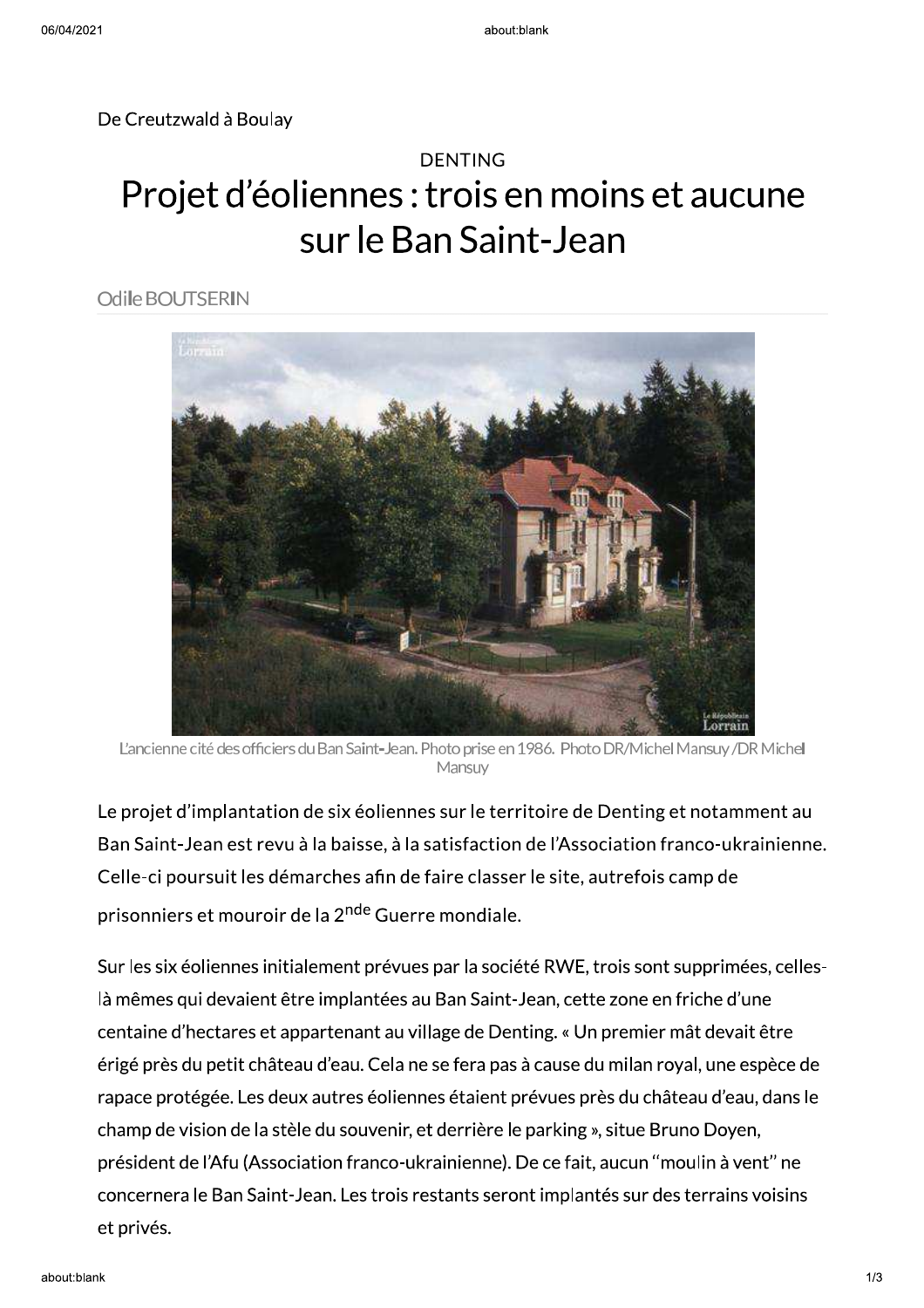## • Instaurer une zone sacrée

Une satisfaction donc pour ces bénévoles qui défendent bec et ongles le souvenir et le respect de cet ancien camp militaire au riche passé. « En partenariat avec l'Onac (Office national des anciens combattants et victimes de guerre), nous souhaitons instaurer et faire classer un périmètre sacré de 500 mètres autour de la stèle » dédiée aux victimes de ce camp de prisonniers.

« Nous nous rapprocherons aussi de la Drac (Direction régionale des affaires culturelles) pour nous aider à estimer la valeur architecturale et établir un diagnostic de l'état de ces maisons, voir ce qui peut être conservé ou pas. Un classement de cette zone nous protégera pour toujours », espère le président de l'Afu.

« Il ne faut pas oublier que ces bâtiments sont des vestiges de la ligne Maginot », rappelle Gabriel Becker, le vice-président, comme pour souligner l'importance de ne pas tout démolir au risque d'y voir s'y installer d'autres projets tels que des panneaux photovoltaïques « et attiser l'intérêt mercantile de certains ».

Pour le président Doyen, le Ban Saint-Jean doit devenir un lieu d'accueil et de mémoire historique. Il est clair que l'Afu veut continuer « à graver dans le marbre l'histoire du Ban Saint-Jean ».



Les anciens baraquements qui ont servi de dortoirs aux prisonniers russes et ukrainiens pendant la Seconde Guerre mondiale. Ils ont été démolis en 1994. Photo DR/Michel Mansuy /DR Michel Mansuy